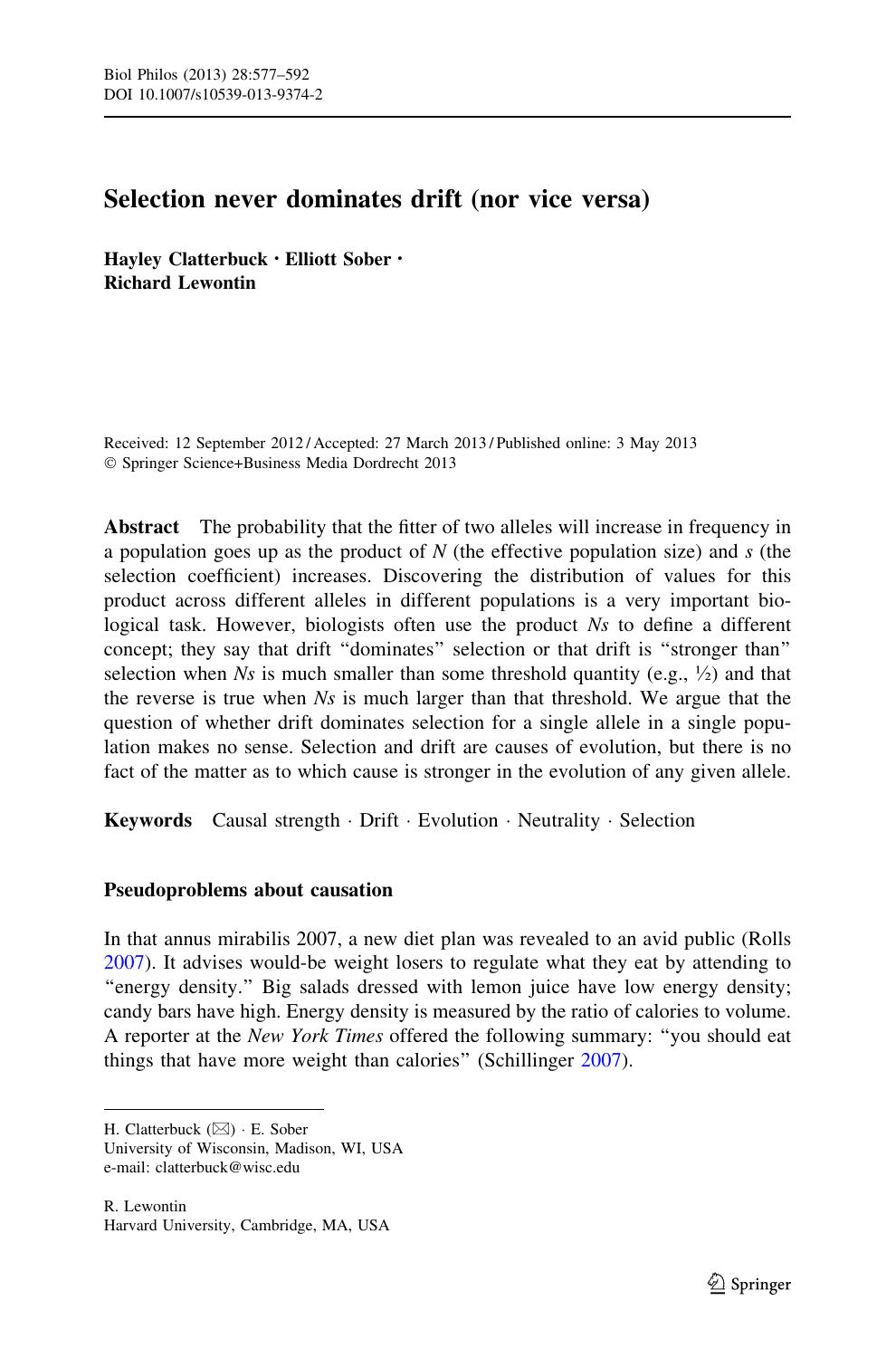The previous paragraph mixes sense and nonsense. The ratio of calories to volume is less for the salad than it is for the candy bar. This comparison of the two foods makes sense. And let us grant, for the sake of argument, that a food's ratio of calories to volume affects its ability to promote weight loss. Volume matters indirectly; it promotes satiation and satiation promotes weight loss. Calories matter more directly. The lower the ratio of calories to volume is in the foods you eat, the higher the probability is that you'll lose weight—suppose that this is true. However, it makes no sense to ask, of a single food, whether it has more volume than calories. This is obvious. Volume and calories come in different units; they are incommensurable. But there is a second point that needs to be made: it makes no sense to ask, when you eat a diet of salads dressed with lemon juice for a week, whether your weight loss was caused more by the salad's volume than it was by its calorie count. This is a pseudoproblem (Carnap [1928](#page-14-0)).

This example would be a mere curiosity were it not for the fact that a similar issue arises in evolutionary biology. Drift and natural selection are causes of evolution.<sup>1</sup> If alleles differ in fitness (and so the selection coefficient  $s$  is nonzero) and the effective population size N is finite,<sup>2</sup> drift and selection jointly influence the evolutionary outcome. When a given allele increases in frequency, biologists often ask whether drift is ''stronger than'' (or ''dominates'') selection and answer this question by seeing whether the product Ns is much greater or much smaller than some threshold quantity (e.g.,  $\frac{1}{2}$ ). We think, to the contrary, that the value of Ns does not provide a criterion for when drift is a stronger cause than selection. Further, we believe that serious problems arise when general methods for comparing causal strengths are applied to the case of drift and selection; this motivates our stronger conjecture that no measure of drift and selection can describe which cause is stronger. The question of whether drift dominates selection in the evolution of an allele is, we believe, a pseudoproblem.

## Apportioning causal responsibility

Before we defend this thesis about selection and drift, some general remarks about causation are in order.

If A and B together cause  $E$ , how should one approach the question of which cause contributed more to that outcome? This question can be posed about event types or event tokens. In both cases, a natural approach, when the events in question are dichotomous, is to begin by considering the following counterfactuals:

<sup>&</sup>lt;sup>1</sup> There now is disagreement among philosophers about this claim. Some hold that neither causes evolution (Walsh [2000;](#page-15-0) Walsh et al. [2002](#page-15-0)), others hold that only selection is a cause (Brandon [2008\)](#page-14-0), while still others hold that both are causes (Sober [1984;](#page-15-0) Millstein [2002;](#page-14-0) Stephens [2004;](#page-15-0) Reisman and Forber [2005;](#page-15-0) Shapiro and Sober [2007](#page-15-0), McShea and Brandon [2010](#page-14-0)). We count ourselves in this last category, though the main point of the present paper is not to criticize alternative positions.

<sup>&</sup>lt;sup>2</sup> The effective population size (usually represented by the symbol " $N_e$ ") is the same as the census size when various assumptions hold (for example, random mating and equal numbers of males and females). The technical details of how the two quantities are related (see Charlesworth [2009](#page-14-0) for details) won't matter in what follows.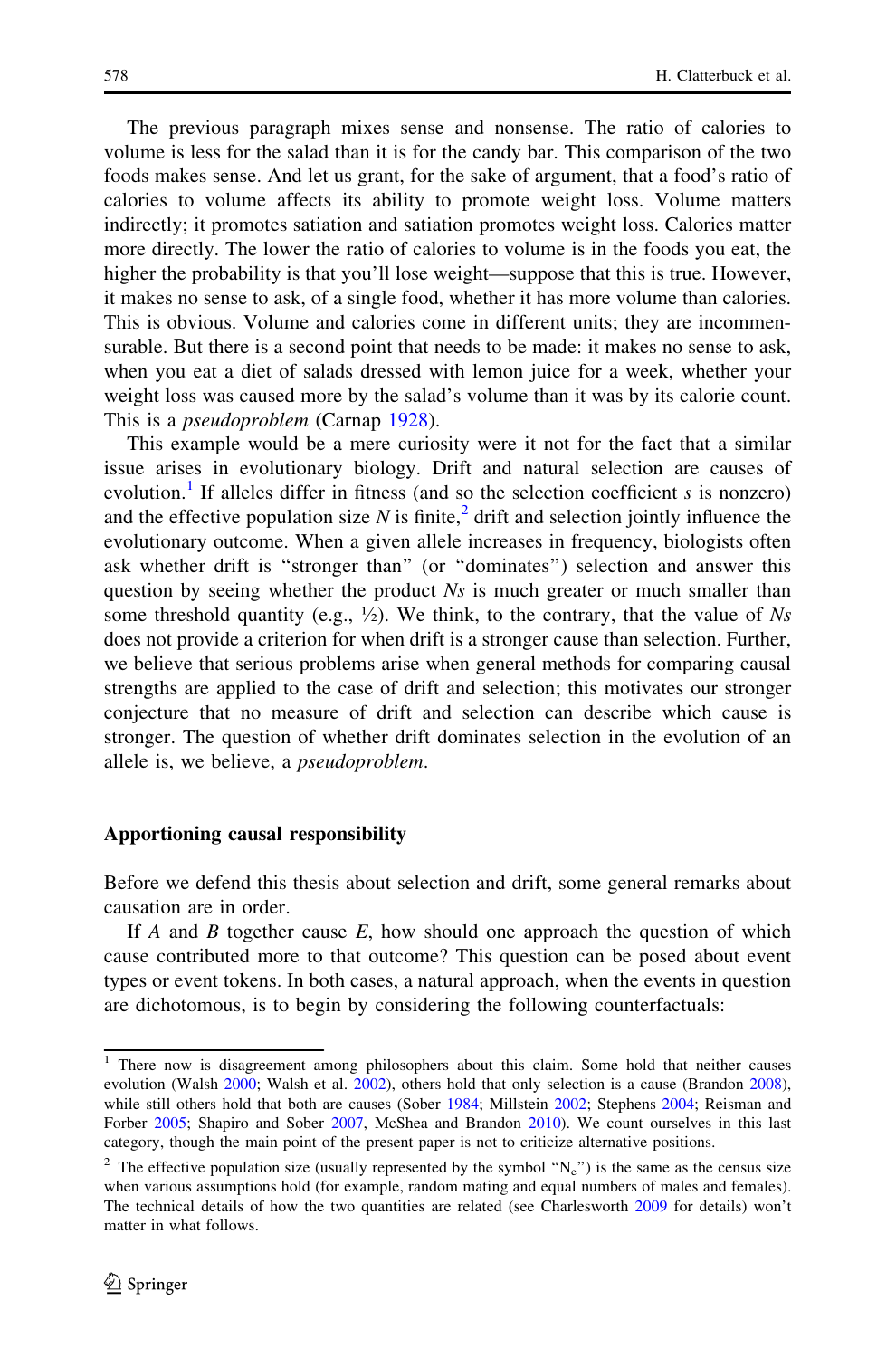- If A had occurred and B had not, what would the probability of  $E$  have been?
- If B had occurred and A had not, what would the probability of  $E$  have been?

If A and B are each necessary for the occurrence of E, there is a symmetry—the causal contributions are equal. If neither is necessary, their contributions may be unequal; if A makes a larger difference in  $E$ 's probability than  $B$  does (when each cause is wiggled while the other is held fixed), then A makes the larger causal contribution.<sup>3</sup>

What if the causal variables are not dichotomous? For example, consider the fact that smoking cigarettes and inhaling asbestos both causally contribute to the occurrence of lung cancer. Increasing each while holding fixed the other raises the probability of the cancer. If someone smokes *i* cigarettes and inhales *j* milligrams of asbestos, and these together cause the person to get lung cancer, what would it mean for one of those causes to have made a larger contribution to that effect?

To consider what would happen if we varied each cause while holding fixed the other, we first need to make some choices. If the person had not smoked i cigarettes, how many would she have smoked? And if the person had not inhaled *j* milligrams of asbestos, how many milligrams would she have inhaled? Perhaps there is no such thing as *the* number of cigarettes the person in question would have smoked had she not smoked  $i$  (and ditto for asbestos dosage). Instead, there may be a frequency distribution of different amounts of cigarettes smoked and asbestos inhaled by individuals in the population, from which one can estimate the true probability distribution of smoking in the population; if so, the analysis might proceed by considering the expected number of cigarettes she would have smoked had she not smoked  $i$  (and similarly for the asbestos counterfactual). In some contexts, this procedure might be satisfactory, but in others it will not be. For example, there may be no probability distribution over these counterfactual dosages from which one can compute the expected value.<sup>4</sup> Whenever such troubles arise, the questions can be reformulated. We can make explicit what the counterfactual dosages are that we wish to consider:

- If the person had smoked  $h$  cigarettes rather than  $i$  (holding fixed the milligrams of asbestos she inhaled), what would the probability have been that she would get lung cancer?
- If the person had inhaled k milligrams of asbestos rather than  $j$  (holding fixed the number of cigarettes she smoked), what would the probability have been that she would get lung cancer?

These questions may have determinate answers, once values for  $h$  and  $k$  are chosen. However, the choice of values is often arbitrary. In such cases, it is arbitrary to say that smoking made a larger contribution than asbestos, or that the reverse was true, or that the causal contributions were equal.

<sup>&</sup>lt;sup>3</sup> It is a further question whether "causal difference making" should be calibrated by arithmetic differences or by ratios; see Fitelson and Hitchcock [\(2011\)](#page-14-0) for discussion.

<sup>&</sup>lt;sup>4</sup> Or (as pointed out by an anonymous referee), the distribution might be bimodal where the expected value is in the valley between two peaks and the actual value is identical with the expected value.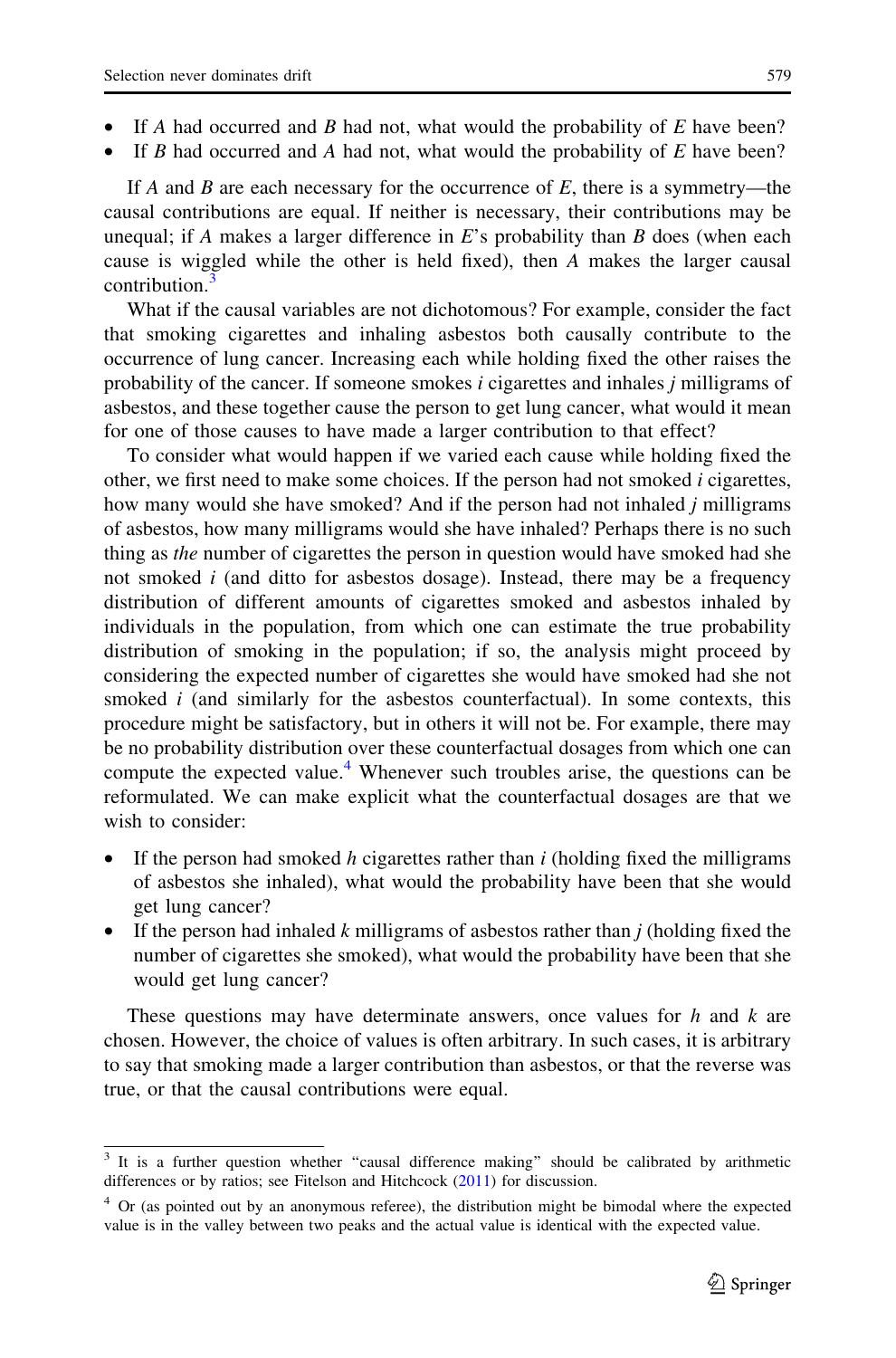There is a technique for comparing causal contributions that avoids having to arbitrarily choose values for  $h$  and  $k$ . Instead of asking whether a single person's cancer was due more to her smoking or to her asbestos exposure, we can consider all the individuals in a containing population. They differ in their exposures to cigarettes and to asbestos, and with enough individuals in the different ''treatment cells,'' we can estimate the probability of lung cancer, conditional on different dosages, by examining how often individuals in those treatment cells get cancer and then using this frequency data to estimate the true probability of getting cancer for each dosage.<sup>5</sup> However, these conditional probabilities of getting cancer given different dosages of cigarettes smoked and asbestos inhaled do not by themselves provide us with a measure of causal strength.

We need to compare a ''unit change'' in asbestos with a ''unit change'' in cigarettes—which makes the larger difference in the probability of lung cancer? What would it mean to say that a unit change in cigarettes is "the same" as a unit change in asbestos? Why would a change of  $x$  cigarettes smoked be the correct unit to compare to a change of y milligrams of asbestos inhaled (rather than 2y, say)?<sup>6</sup> An expedient solution that scientists sometimes deploy is to consider the de facto range of cigarette smoking in the population (which goes from 0 cigarettes in a lifetime to  $n$ ) and the range of asbestos inhaling in that same population (which goes from 0 lifetime milligrams to  $m$ ) and then to construct frequency distributions over this range (plotting the frequency of individuals in the population that smoke 0 cigarettes, 1 cigarette, and so on). Each of these frequency distributions has a standard deviation. The comparison of the two causes is then made by asking whether changing cigarette consumption by one standard deviation has more of an effect on the probability of lung cancer than changing asbestos consumption by one standard deviation.<sup>7</sup> The causal comparison can be made if we assume that a standard deviation in the one is ''the same'' as a standard deviation of change in the other.

There is room to wonder whether this technique for comparing the causal strengths of the two causes is adequate. It obviously is specific to the population in question; another population may show a different pair of standard deviations, so the apportioning of causal responsibility between smoking and asbestos may be

<sup>5</sup> Here, we are envisioning a maximum likelihood estimate of the true probability of cancer from frequencies in the population, though actual epidemiological studies may introduce assumptions based on theoretical considerations about the underlying probability distribution.

 $6$  It might be objected here that the problem can be solved as follows: if x cigarettes and y grams of asbestos both contain the same weight of carcinogenic materials, then we should compare how much each change affects the probability of lung cancer. The problem with this suggestion is that asbestos and cigarette smoke may contain different carcinogenic ingredients and these may differ in their potencies. An ounce of one poison need not have the same impact as an ounce of another. The fact that it is possible to measure two causes by using a ''common currency'' does not mean that it is appropriate to do so. For example, suppose that performance on a math test is influenced by a person's years of education and by the minutes spent studying for the test. While these causes are both measured in units of time, there is no reason to think that the strengths of these two causes should be compared by considering the effect of an additional 30 minutes of prior education with an additional 30 minutes of time spent studying for the test.

 $7$  There is a complication: the impact of a unit change in cigarettes may depend on what asbestos dosage is considered, and vice versa. If so, one can compute the average effect of each.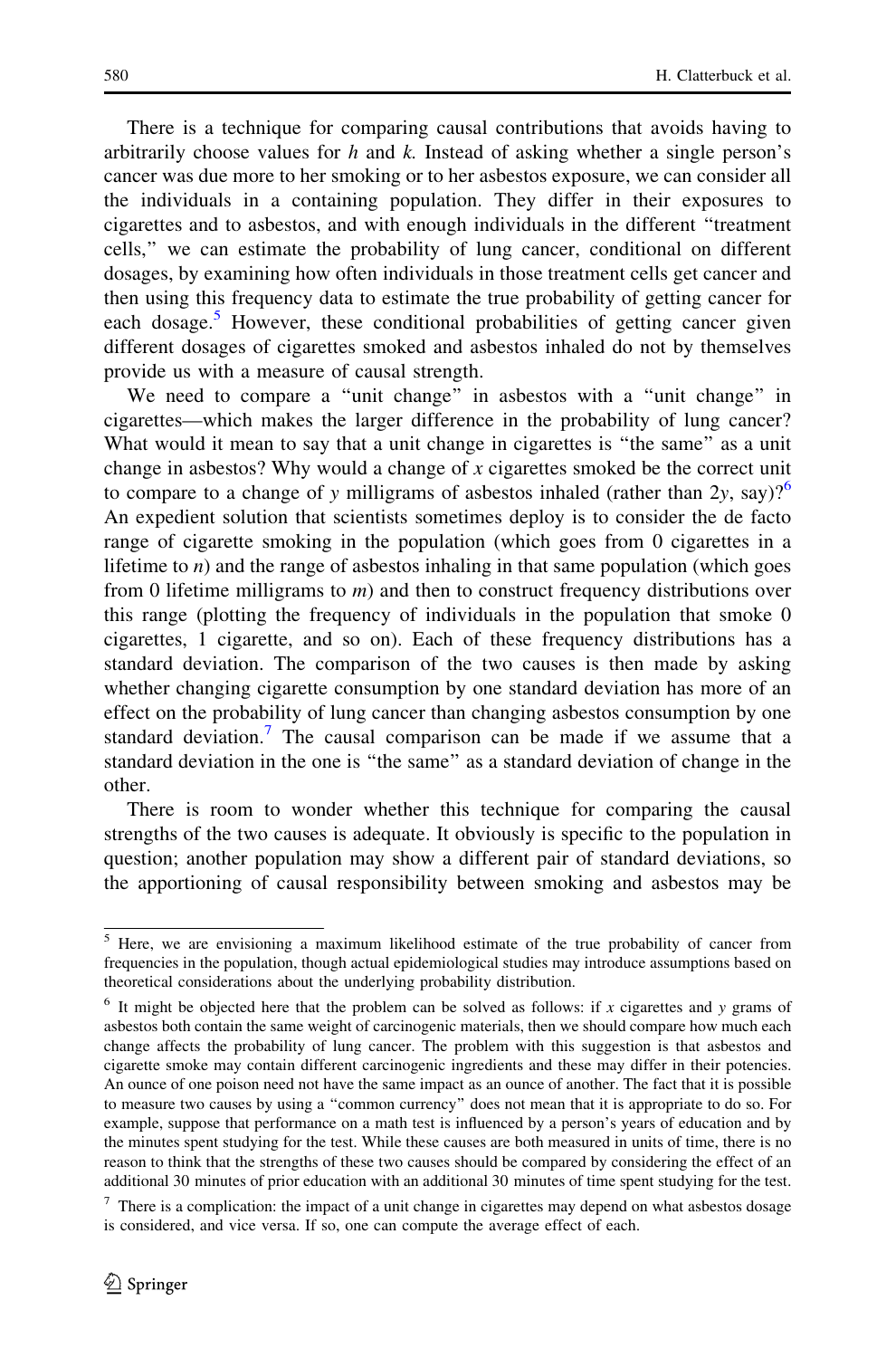different in the two populations (Lewontin [1974;](#page-14-0) Sober [1988](#page-15-0); Wright et al. [1992\)](#page-15-0). But if this relativity to population is acknowledged, what is wrong with this way of handling nondichotomous causes? We will not pursue this question further, but will assume for the sake of argument that it makes sense. However, we think it is important to recognize that the causal question has changed. We began by asking whether a particular individual's cancer was due more to her smoking than to her asbestos exposure. This individual-level question leaves it open that individuals may differ—for two individuals who have the cancer after each smoked and inhaled asbestos (but had different dosages of each), smoking may be the dominant cause for one of them while asbestos may be the dominant cause for the other. Shifting to the population-level question means that this possible difference among individuals is no longer addressed; with the question shifted, there is a single fact of the matter as to whether a unit change in asbestos exposure affects the probability of lung cancer more than a unit change in smoking in the population. This population-level question is different from the individual-level question.

#### Selection and drift

Before addressing the question of whether it makes sense to say that drift is a stronger cause than selection in the evolution of a given allele, some history is in order. The neutral theory of evolution began by focusing on cases in which  $s = 0$ . This is the case of ''strict neutrality''; if there is no variation in fitness, there is no natural selection at all. The question was how often genes evolve by this process of pure drift. But then Kimura ([1968,](#page-14-0) [1983\)](#page-14-0), Ohta [\(1992](#page-14-0)), and others saw the importance of considering the idea of ''near-neutrality.'' Rather than asking how often alleles evolve purely by drift, the new question was to ask how often selection is weak enough to permit drift to play the dominant role in influencing outcomes. But how to make this liberalized conception concrete? This is where the product Ns was introduced. Kimura ([1968\)](#page-14-0) proposed that the criterion for nearly neutral evolution should be  $Ns < \frac{1}{2}$ . Li [\(1978\)](#page-14-0) argued that "a more reasonable definition" would be  $Ns < 1$ , although he notes that focusing on the dichotomy between  $Ns < 1$ and  $Ns > 1$  is "somewhat arbitrary" (374, 379). Roughgarden [\(1979](#page-15-0), pp. 6–78) proposed  $Ns \ll \frac{1}{2}$  when there is selection against a dominant gene, or against a recessive, or when the heterozygote is intermediate; Roughgarden proposed the criterion of  $Ns \ll \frac{1}{4}$  when there is heterozygote superiority. The transition from single " $\lt$ " to double " $\ll$ " is significant. Most biologists now recognize a gray zone. The usual practice is to say that selection "dominates" drift when Ns is much greater than some specified number and that drift ''dominates'' selection when Ns is much less than that number. In between, the two causes are said to be more coequal.

We think that describing the distribution of the quantity  $Ns$  across different alleles in different populations is a very important biological task. However, we see no justification for thinking that there is a uniquely correct criterion for ''near neutrality.'' Still less do we think that the choice of this criterion permits one to say that selection is stronger than drift, or that the reverse is true, in the case of a single allele's evolution in a single population. What one can say about a population's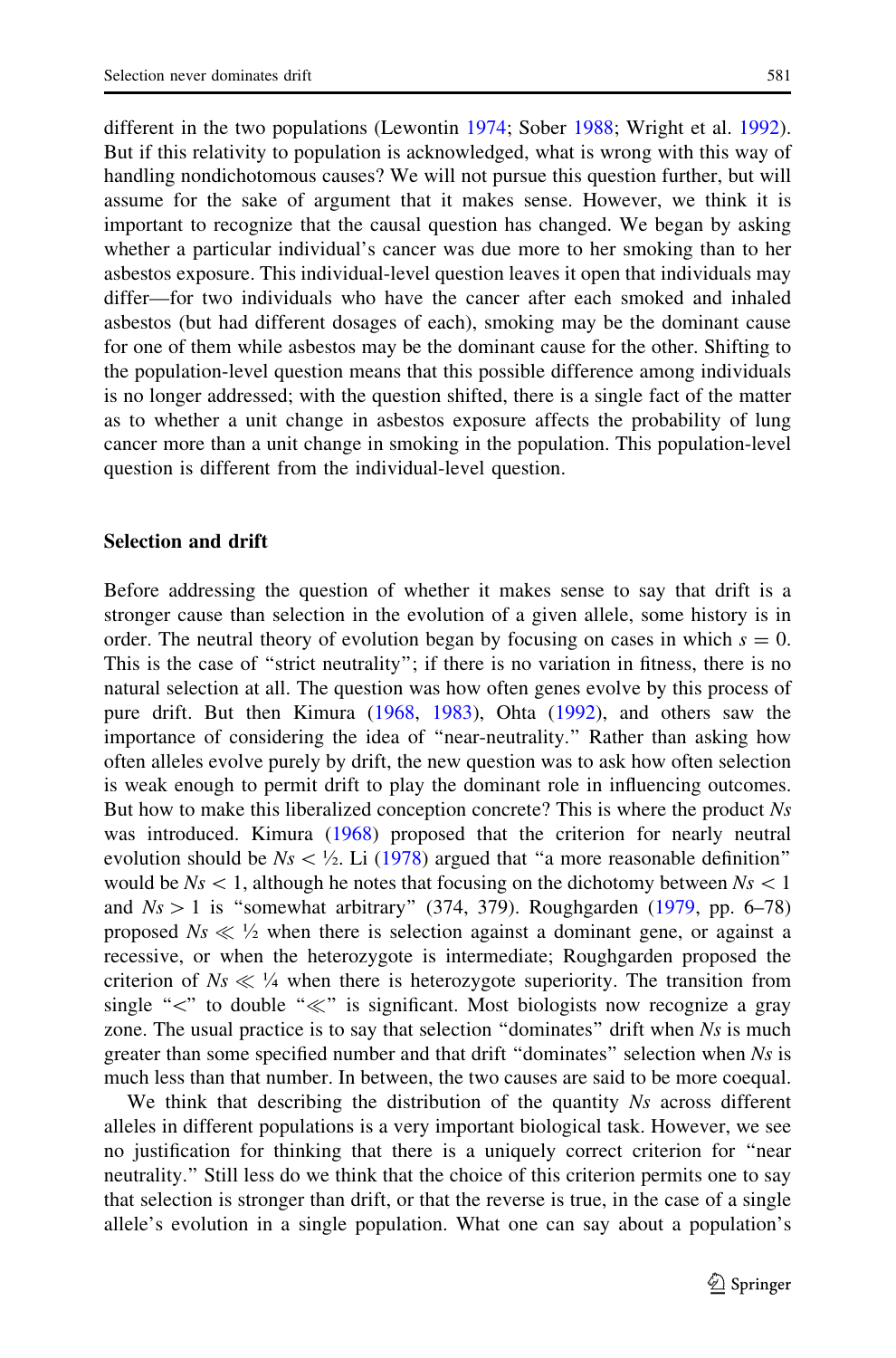value for  $Ns$  is this: if the product were greater, the probability would be greater that the fitter of the two alleles increases in frequency, and if the product were smaller, that would raise the probability that the less fit allele increases in frequency.<sup>8</sup> Because the transitions are smooth and monotonic, there is no uniquely correct threshold that marks a boundary. But we want to defend a claim that goes beyond the line-drawing problem posed by the Sorites paradox: a given value for  $Ns$  (even an ''extreme'' one) doesn't tell you whether drift is stronger than selection. Our point is not epistemic. We are not saying that there is a fact of the matter about whether selection dominates drift and that scientists are cut off from knowing that fact. There is no such fact.<sup>9</sup>

How do the values of N and s for a given allele in a given population help predict how that allele will change in frequency? The two most prominent models of population dynamics under drift and selection, the Wright-Fisher model and its diffusion approximation, are probabilistic; they do not predict what must happen; rather, they describe different possible outcomes and assign a probability to each.<sup>10</sup> An illustrative example may be found in Fig. [1](#page-6-0) (adapted from Roughgarden [1979,](#page-15-0) p. 78), $^{11}$  which depicts the case of balanced heterozygote superiority. Let the (normalized) fitness of the Aa genotype equal 1 and the fitnesses of AA and aa both have a value of 1-s. Suppose there is balanced mutational input; the probability of A mutating to a is u and that of a mutating to A is v (with both equal to  $10^{-6}$  per generation).<sup>12</sup> If the process runs for a very long time, what are the probability densities of different allelic frequencies? Notice that all the curves are centered on  $p = 0.5$ ; the variance around that mean value is smaller the larger Ns is.<sup>13</sup>

<sup>&</sup>lt;sup>8</sup> This does not mean that if the product were smaller, the less fit allele would be more likely to evolve than the fitter allele.

<sup>&</sup>lt;sup>9</sup> Matthen and Ariew [\(2002](#page-14-0)) make a similar claim: "Suppose that over a period of time a population stays exactly the same, or changes in some determinate way. The proposition that drift was involved to degree p in this history generally has no determinate truth value" (65). We agree with their conclusion but differ in our reasons. We take their argument to be that it does not make sense to talk about drift with respect to the births and deaths of token organisms or resulting changes to token populations; doing so would be a category mistake because drift only emerges when we consider types of populations. Our reasons for thinking that there is no fact of the matter regarding which cause was stronger persist even if we properly treat drift and selection as population-level causes.

<sup>&</sup>lt;sup>10</sup> Most theoretical and philosophical discussions of drift assume the Wright-Fisher model. However, there are alternative models of population dynamics under drift and selection, and some of these models make different predictions about how drift and selection will interact (see Der et al. [2011](#page-14-0) for a discussion). Our discussion in what follows will focus on the Wright-Fisher model.

<sup>&</sup>lt;sup>11</sup> As an anonymous reviewer pointed out, this probability distribution is derived theoretically from a model. The probability distributions of lung cancer conditional on smoking and asbestos that we considered above were generated by inferring conditional probabilities from frequency data.

 $12$  We have not included mutation in our discussion until now. Doing so increases the realism of the example, but does not affect what we want to say about the comparison of selection and drift. Without mutation, the population frequencies of 0 and 1 in Fig. [1](#page-6-0) would be absorbing states and there would be more weight at those points in the distribution.

<sup>&</sup>lt;sup>13</sup> A similar pattern arises when we consider genetic set-ups different from heterozygote superiority. When there is selection for a dominant gene, or for a recessive gene, different values of  $Ns$  will correspond to different density curves. Curves with the same value of  $s$  but different values of  $N$  will have the same mean, but will differ in variance (Roughgarden [1979](#page-15-0), pp. 77–78).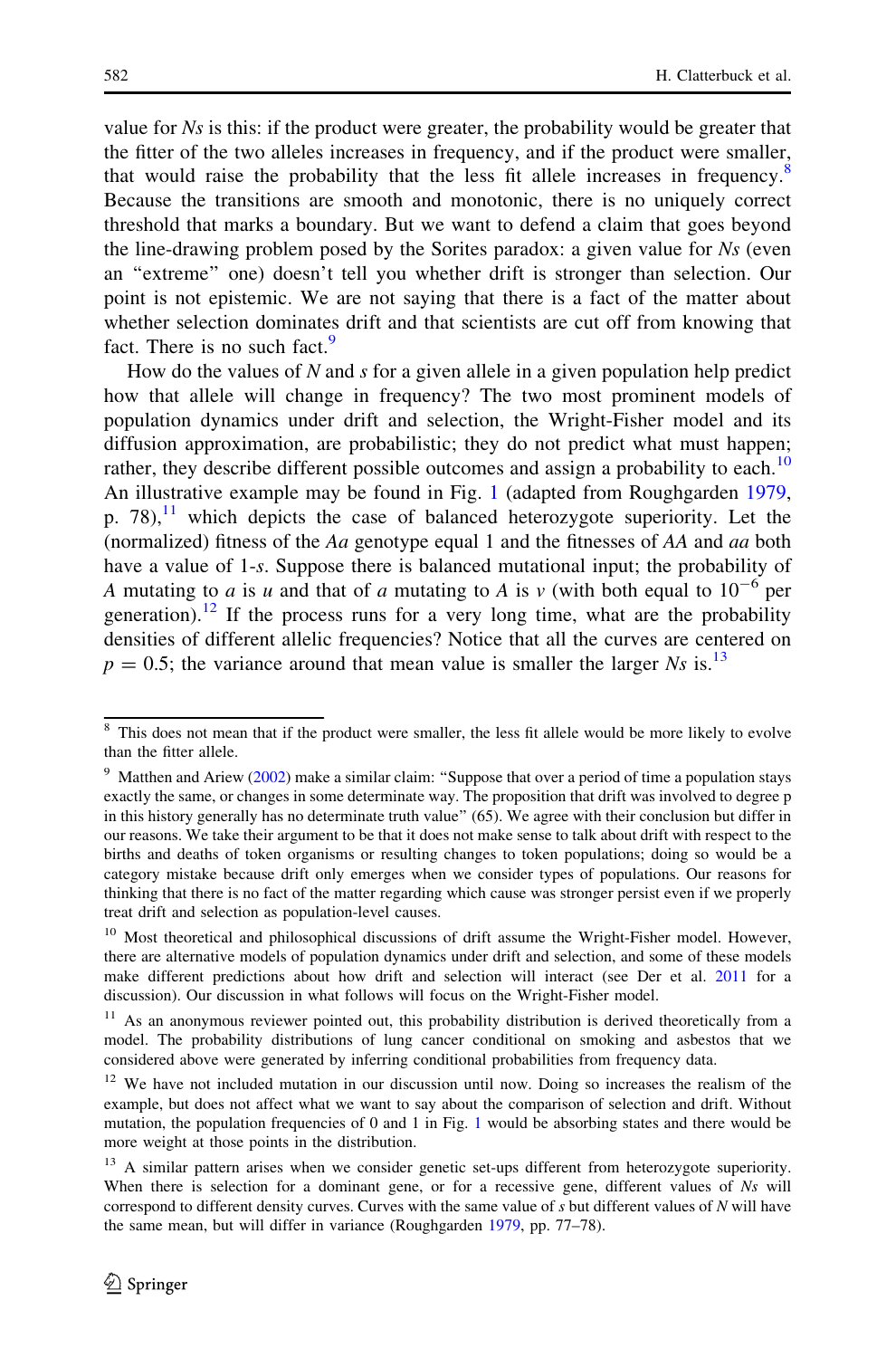<span id="page-6-0"></span>Fig. 1 The stationary ensemble distribution for different values of Ns with recurrent two-way mutation ( $u = v = 10^{-6}$ ) and balanced heterozygote superiority ( $w_{AA} = w_{aa} = 1 - s$ and  $w_{Aa} = 1$ ). All curves are trimodal, with peaks at  $p = 0$ ,  $p = 0.5$  and  $p = 1.0$ ; the first and last are too thin to be graphed (from Roughgarden [1979,](#page-15-0) p. 78)



How might this model be put to work in answering questions about causal contribution? Suppose that  $N = \alpha$  and  $s = \beta$  are the actual values of the two parameters and that the population has evolved for a very long time and now has a gene frequency of f. How probable would f have been if the values for N and s had been different? A shift from  $N = \alpha$  to  $N = \alpha^*$  will change the density curve (and so it will change the probability density of the observed value  $f$ ). Ditto for a change from  $s = \beta$  to  $s = \beta^*$ . The asterisked values can be chosen so that the first change makes more of a difference, or less, or the same, as you please. It is arbitrary to focus on comparisons that give drift the upper hand, or that do the same for selection. The fundamental point is that changing the value of the product  $Ns$ changes the shape of the density curve; that product can be manipulated by changing either or both of  $N$  and  $s$ .

What about the idea of looking at different alleles in different populations and seeing how N and s are each distributed? To determine whether selection or drift is a stronger cause in a population, perhaps one can examine the frequency distributions of the  $N$  and  $s$  values in populations "of the same kind" as the one we are considering. From this information, one can determine what a standard deviation of change in N and a standard deviation of change in s each is. Can one conclude from this that it makes sense to compare a unit change in one with a unit change in the other? Of course, there is the question of what the larger set of populations and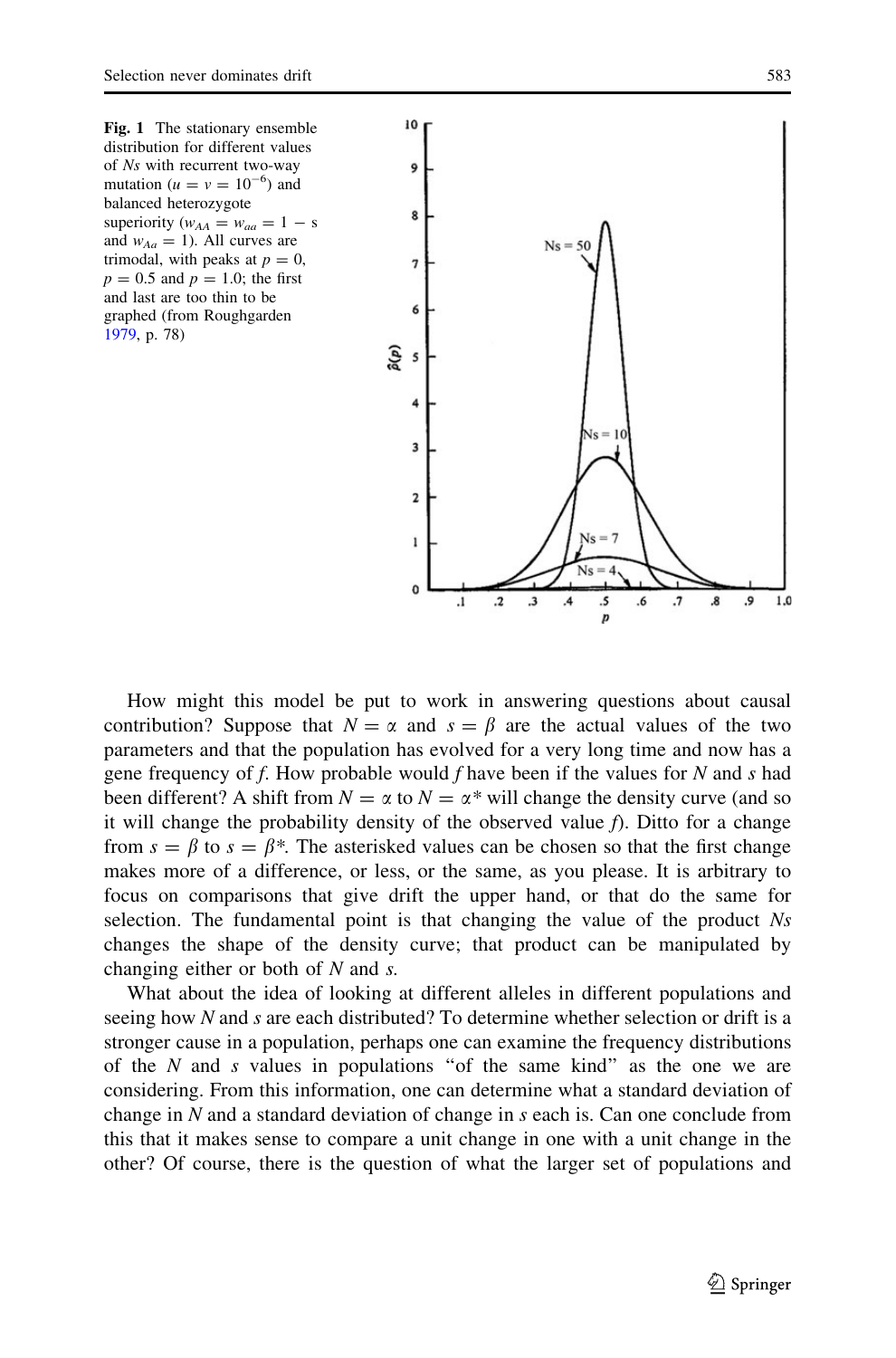alleles is in which our example is located.<sup>14</sup> But more than that, it is important to see that this expedient cannot deliver the kind of judgment that those who talk about selection dominating drift (and vice versa) want to make. Biologists who talk of domination want it to make sense to say that drift dominates selection in this allele in this population while the reverse is true for the same allele in a different population or for a different allele in the same population. This heterogeneity among local judgments is not something that the technique we are now considering can deliver. It just hands you one big global thesis—that in the range of alleles and populations you are considering, a change of one standard deviation in selection coefficient makes more (or less) of a difference than a change of one standard deviation in effective population size.

#### The probability of fixation

In the curve we considered above, the product Ns determines the probability density distribution of allelic frequencies that holds after a great deal of time has passed. Therefore, for any manipulation of  $s$ , there is a corresponding change in  $N$  that will yield the same distribution. This symmetry in the contributions of selection and drift does not hold when we consider a special case of particular interest to biologists, the probability of fixation of a newly introduced allele.

In the Wright-Fisher model and its diffusion approximation from Kimura, the probability of fixation of an allele introduced at frequency 1/2 N is approximately 2s (Wright [1931,](#page-15-0) 133; Kimura [1962](#page-14-0), 715–716). Thus, it would appear that there is an evolutionary outcome for which changes in selection make more of a difference than changes in N (since N goes unmentioned in the  $2s$  criterion), and therefore a case in which it makes sense to say that selection is a stronger determinant of that outcome. Appearances are misleading however, since an examination of the equations from which the  $2s$  value is generated shows that s and N both play a role in determining the probability of fixation. From Wright  $(1931, 133)$  $(1931, 133)$  $(1931, 133)$ ,  $^{15}$  the probability of fixation  $(\pi)$  of a beneficial allele introduced at frequency  $1/2$  N is:

$$
\pi = \frac{2s}{1 - e^{-4Ns}}
$$

As the value of Ns increases, the denominator approaches 1, so 2s is a good approximation of the probability of fixation if  $Ns > 1$ . Once again, it is the product Ns that matters, so  $N$  and  $s$  make symmetrical contributions. It is true that manipulations of s will result in a greater change in the probability of fixation than manipulations of N as long as those manipulations keep  $Ns$  within the range of

<sup>&</sup>lt;sup>14</sup> It is unclear which populations should be included in this data set. Should we focus on a specific allele and look at every population in which the same allele is present? Only those in which the allele has a nonzero selection coefficient? A positive coefficient? What about those populations from which the allele has been eliminated? Should we consider only conspecific populations or populations from a larger taxonomic unit?

<sup>&</sup>lt;sup>15</sup> For a derivation and a more detailed discussion of the probability of fixation, see Kimura [\(1962](#page-14-0), pp. 715–716).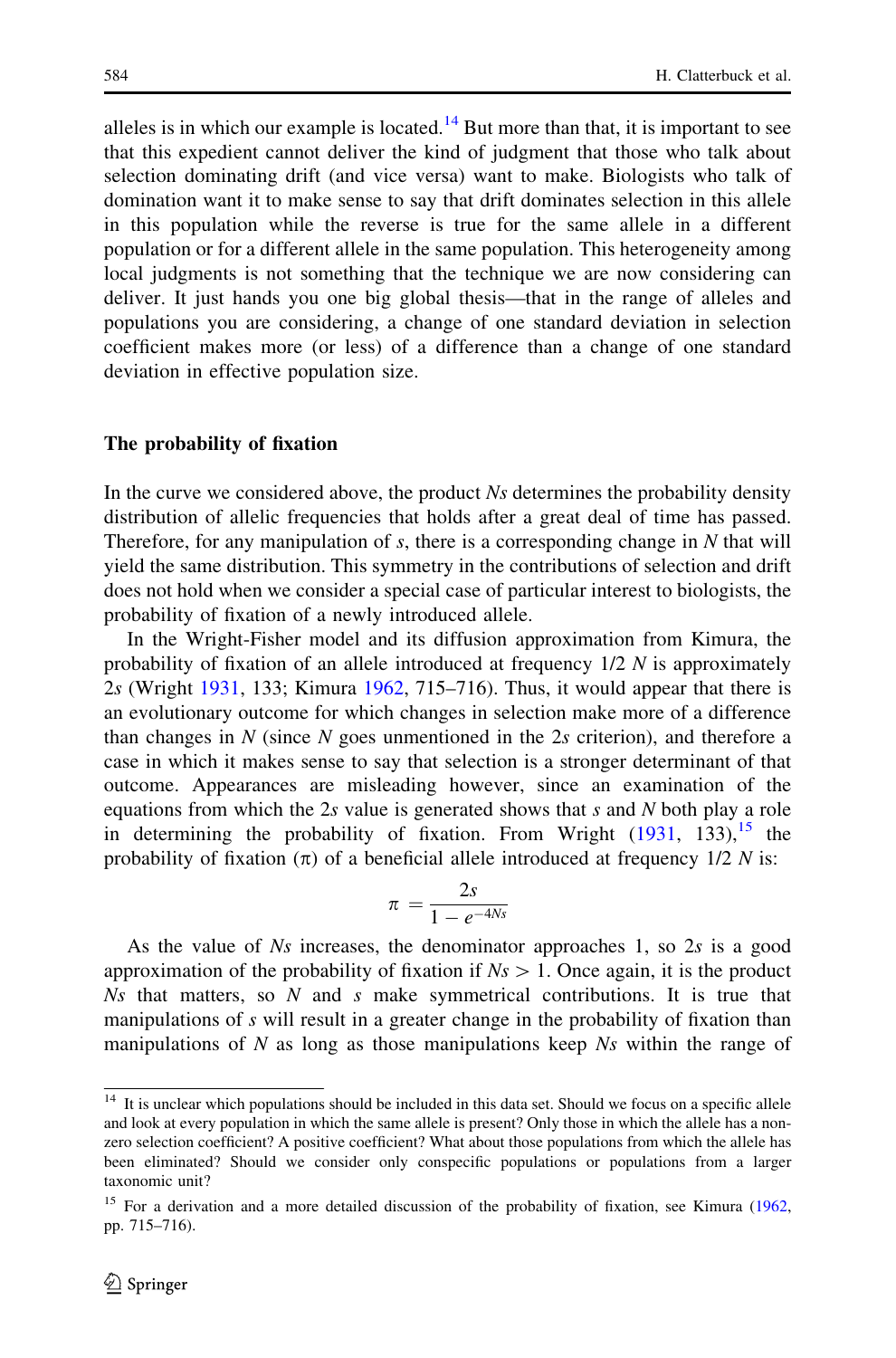values for which 2s is a good approximation. It might be tempting, then, to conclude that it takes a very large change in  $N$  to affect the probability of fixation and only a very small change in s, and that therefore selection is a stronger cause of fixation of a new mutation than drift is. However, this conclusion rests on the mistaken assumption that there is a non-arbitrary way of comparing unit changes in N and  $s$ .<sup>16</sup>

## Zeroing-out

So far, we have contemplated counterfactuals that involve shifting from the actual values of  $N$  and  $s$  to two counterfactual values. A special case of this procedure involves ''zeroing-out'' each of the causes. We'll take zeroing-out selection to mean setting  $s = 0$  and zeroing-out drift to mean setting  $N = \infty$ .<sup>17</sup> After exploring the consequences of this interpretation, we'll reflect on a complication.

Consider a gene that is selectively advantageous. Suppose the favored allele evolves to fixation in a finite population. Selection and drift are both present. Which is the stronger cause? What would happen if selection were occurring in a population in the limit as  $N \rightarrow \infty$ ? In a haploid population in which there are two alleles A and B that have frequencies p and q and constant fitnesses  $w(A)$  and  $w(B)$ , the change in allele frequency in the next generation is (Crow and Kimura [1970](#page-14-0), p. 179):

$$
\Delta p = \frac{spq}{\bar{w}}
$$

The selection coefficient s represents the fitness difference  $[w(A) - w(B)]$  and  $\bar{w}$ is the average fitness of individuals in the parental generation. We are supposing that s is positive, so  $\Delta p$  is too. As p moves from 50 to 75 % and then on towards 100 %, the numerator shrinks and the denominator increases. In an infinite population, the favored allele never reaches  $100\%$ ; it steadily approaches that target as its rate of progress shrinks. Here evolution nods to Zeno. The fitter allele has no chance of reaching 100 % in an infinite population, though the probability of this outcome is positive if N is finite.<sup>18</sup>

<sup>&</sup>lt;sup>16</sup> There are two additional features of this equation that are worth noting. Consider the following three possible solutions to the equation: (A)  $Ns = 1$ ,  $N = 1000$ ,  $S = 0.001$ ,  $\pi \approx 0.002$ . (B)  $Ns = 1$ ,  $N = 100$ ,  $S = 0.01$ ,  $\pi \approx 0.02$ , (C)  $Ns = 0.1$ ,  $N = 100$ ,  $S = 0.001$ ,  $\pi \approx 0.006$ . Comparing A and B shows that the value of Ns does not fix the probability of fixation. Comparing A and C shows that reducing the value of Ns can increase the probability that the favorable allele will reach fixation. This last comparison may seem to contradict our earlier statement that increasing Ns increases the probability that the favored allele will increase in frequency; in fact, it does not. Increase in frequency is one thing; reaching fixation is another.

<sup>&</sup>lt;sup>17</sup> Here and elsewhere, our discussion of what happens in "infinite" populations should be understood as shorthand for what happens as N approaches infinity. Discussing the frequency of a gene as  $N \rightarrow \infty$  makes sense even if it makes no sense to ask what the frequency is of a gene in a population that is literally infinite.

<sup>&</sup>lt;sup>18</sup> We have assumed that drift plays a causal role in a population if and only if the population is finite. Here we are using "drift" to name a causal property of a process, not to indicate a possible outcome of a process (e.g., deviation from an expected value). For helpful discussion of the distinction, see Stephens ([2004\)](#page-15-0).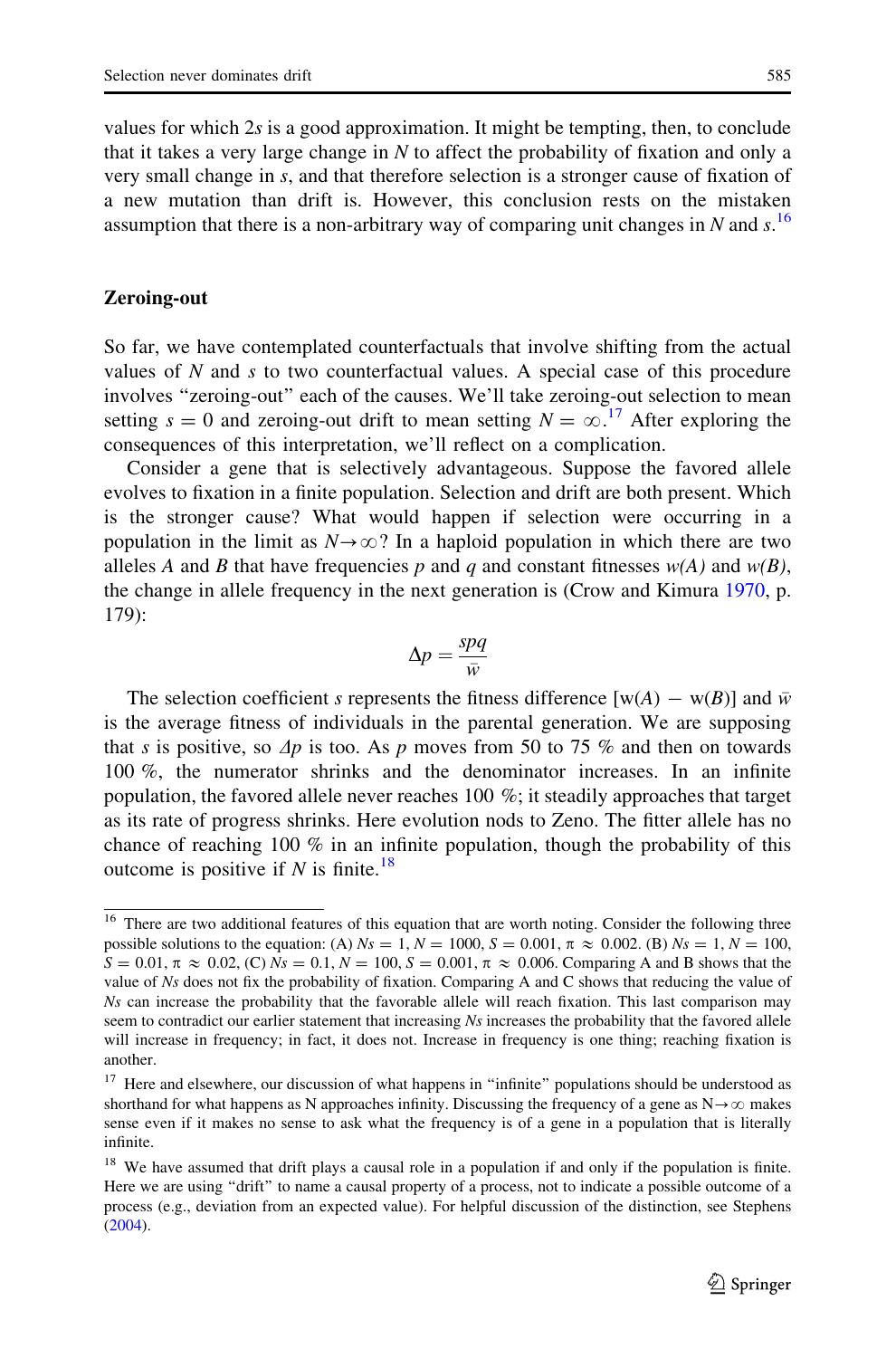|                       |          | Population size |          |
|-----------------------|----------|-----------------|----------|
|                       |          | Finite          | Infinite |
| Selection coefficient | Positive | $p_2$           | $\theta$ |
|                       | Zero     | $p_1$           |          |

Table 1 The probability of a gene's going to fixation, conditional on three possible conditions. Here  $p_2$  >  $p_1$  > 0 (Abrams [2007](#page-14-0))

An anonymous referee pointed out that the fact that an event has a probability of zero does not entail that the occurrence of the event is impossible. We agree. Notice that our discussion of Table 1 involves just a comparison of probabilities

These facts are summarized in Table 1. If an advantageous gene goes to fixation in a finite population, the probability of that event is  $p_2$ . Had there been no selection (but the population remained the same size), the probability of fixation would have had the lesser (but still positive) value  $p_1$ . On the other hand, if there had been selection for the allele, but drift is zeroed-out by setting  $N = \infty$ , the probability of fixation is zero. So, when selection leads to fixation in a finite population, there being selection (as opposed to strict neutrality) makes less of a difference for the probability of fixation than there being finite population size (as opposed to infinite). In this case, the strengths of drift and selection are commensurable and the method zeroing-out entails that it is drift that always makes the bigger difference, since  $(p_2 - 0) > (p_2 - p_1)$ . It is curious that this result depends on nothing empirical. It has never been offered as a defense of the neutral theory of evolution; as noted earlier, that theory has focused on the empirical question of how values of Ns are distributed across alleles and populations.

A similarly odd result emerges when we consider outcomes other than fixation. Suppose we observe that the advantageous allele A is at 89  $%$  in the population at time  $t_2$  and ask whether drift or selection was the stronger cause of that outcome. To employ the zeroing-out strategy, we consider how probable that outcome would have been if there had been selection but no drift and how probable the outcome would have been had there been drift but no selection. These probabilities will be conditional on the state of the population at some earlier time  $t_1$ . Let's consider the probability that the population is at 89 % at  $t_2$  given that it was at 63 % at time  $t_1$ .

The relevant considerations are depicted in Table [2.](#page-10-0) When there is selection but no drift, the starting frequency at  $t_1$  says that there is one possible point frequency at  $t_2$  that has a probability of one and that all the others have a probability of zero. So given that the population starts with a trait frequency of, say, 63 % at  $t_1$ , the probability is either one or zero that the trait frequency will be 89 % at  $t_2$ . When both selection and drift occur, all allelic states at  $t_2$  are possible, so  $p_4 > 0$ . Now consider what the probability of the outcome would have been in a finite population with no selection. Again, from a starting state of 63 % A, all allelic states at  $t_2$  have non-zero probabilities, so  $p_3$  is positive, but its value will be smaller than  $p_4$ . Thus, except in the rare (=measure zero) case in which the observed state at  $t_2$  is precisely the one that was determined to happen by the population's state at  $t_1$ , zeroing-out drift (moving from a finite to an infinite population) makes a bigger difference than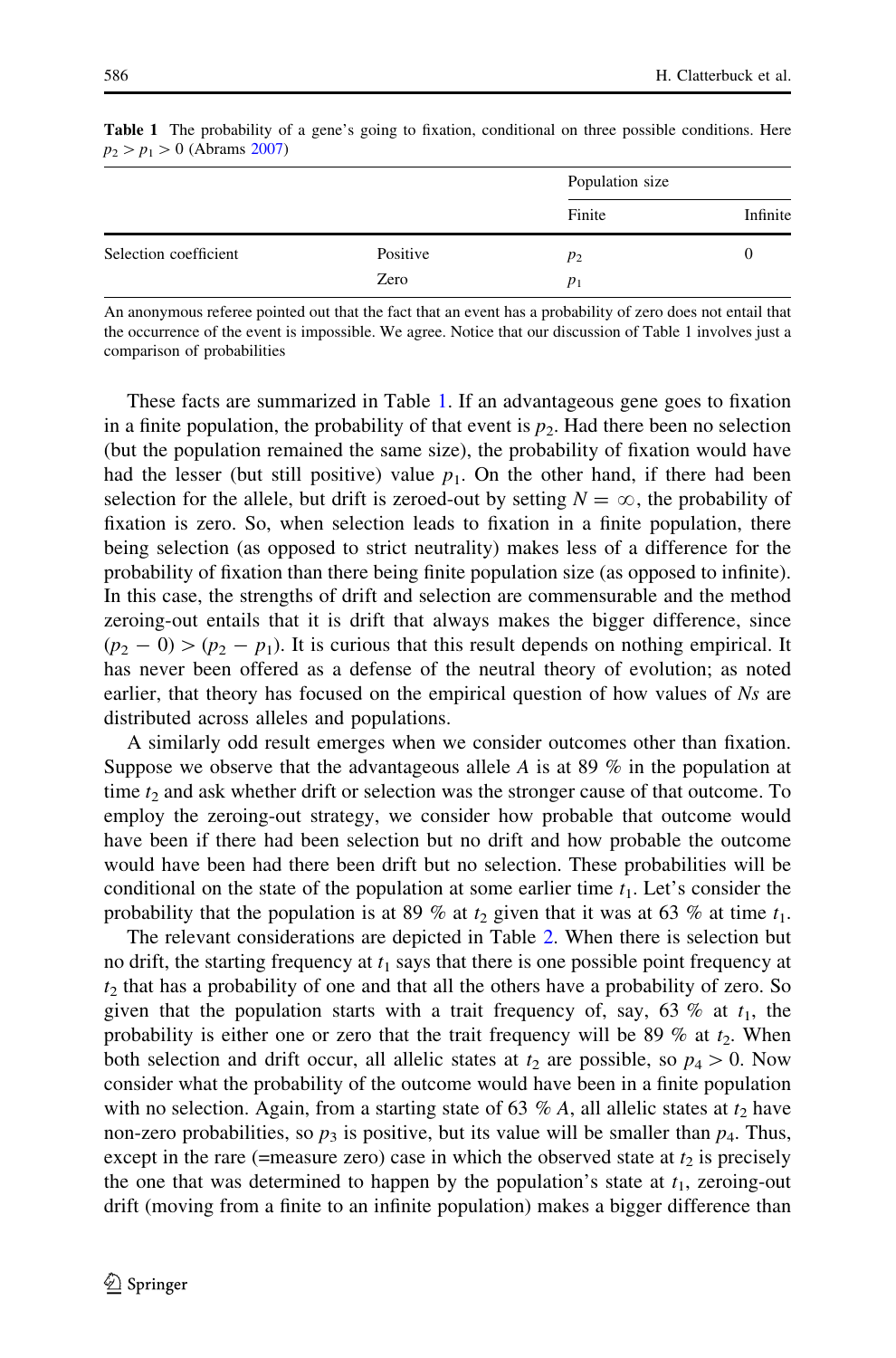|                       |          | Population size |          |
|-----------------------|----------|-----------------|----------|
|                       |          | Finite          | Infinite |
| Selection coefficient | Positive | $p_4$           | 0, 1     |
|                       | Zero     | $p_3$           |          |

<span id="page-10-0"></span>**Table 2** The probability of a gene's being at 89 % at  $t_2$ , given that its frequency at  $t_1$  was 63 %, in each of three possible conditions

does zeroing-out selection, since  $(p_4 - 0) > (p_4 - p_3)$ . In the evolution of a favored allele, the zeroing-out strategy delivers the verdict that drift is stronger than selection in all but one possible case. $19$ 

We now consider the complication. In our running example of the person who smokes *i* cigarettes and inhales *j* grams of asbestos and then gets lung cancer, zeroing-out cigarettes means that the person smokes zero cigarettes. In that circumstance, it is obviously true that if she gets cancer, this cannot be due, even a little, to her smoking since she didn't smoke at all. But when you zero-out drift by setting  $N = \infty$ , it is still possible for the population to exhibit a trait frequency that differs from the one that is predicted by selection? What is true is that the population's probability of deviating from that predicted point frequency is zero. But events that have a probability of zero are not impossible. If an event that has a probability of zero does occur, what are we to say? Have we really zeroed-out drift? Perhaps not, since the population has just deviated from the point frequency predicted by selection. However, this interpretation means that it is impossible to zero-out drift. Drift (the cause) is calibrated by the value of  $N$  and the interpretation we are considering says that at every possible value, even when  $N = \infty$ , drift (the effect) can occur. Drift is now like a vampire that can't be killed even by driving a stake through its heart. We won't argue against this interpretation of zeroing-out, but we note that if zeroing-out drift really is impossible, then the method of zeroingout cannot be used to ascertain whether selection is stronger than drift in a given case. On the other hand, if drift can be zeroed-out by setting  $N = \infty$ , then the method of zeroing-out entails that drift is almost always stronger than selection. This is a bizarre result in that it has nothing to do with the value of  $Ns$  and it is made doubly bizarre by the fact that it is obtainable a priori. $^{20}$ 

## A different approach

If Jack pushes a billiard ball east at the same time that Jill pushes it west, one can easily tell which push was stronger. Just see whether the ball moves east or west. This procedure does not require us to ponder counterfactuals: we don't need to ask

<sup>&</sup>lt;sup>19</sup> A similar analysis can be carried out for the question of how selection and drift differentially affect the probability that a disadvantageous allele will increase in frequency.

<sup>&</sup>lt;sup>20</sup> Okasha ([2009,](#page-15-0) p. 28) endorses a zeroing-out strategy for determining the relative causal contributions of drift and selection. Such causal decomposition is possible, he argues, when we can identify the relevant causes and say, for each, what the effect would have been had the factor not been operative.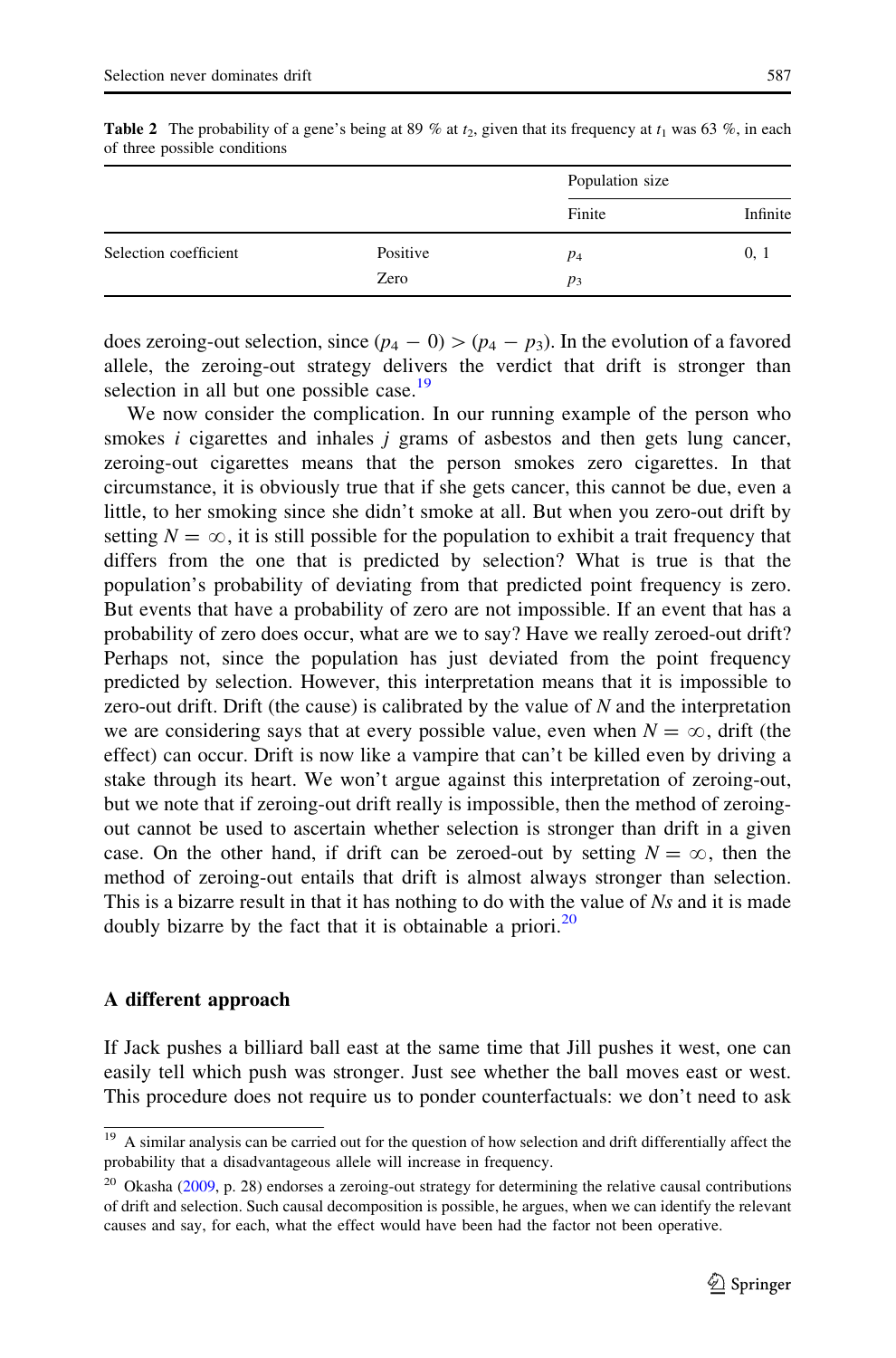what Jack (Jill) would have done if he (she) had not pushed east (west). All we need to know is the empirical fact that Jack actually did one thing and Jill the other and there were no other causes at work that affected the trajectory. In this case, apportioning causal responsibility is easy.

This intuitively attractive approach can be used in evolutionary theory when drift is assumed to be zero. Consider, for example, the action of selection and mutation. Suppose selection favors allele A over allele B while the rate of mutation from A to  $B$  is greater than that from  $B$  to  $A$ . This last supposition means that there is mutation pressure that promotes the evolution of B. To tell whether selection for A is a stronger cause than the mutation pressure that promotes allele B, merely observe what happens in fact. If A increases in frequency, selection is stronger than mutation; if A declines, the reverse is true.

A similar analysis can be made when group selection and individual selection oppose each other, as they do when group selection favors altruism and individual selection favors selfishness. Group selection ''pushes'' altruism to increase in frequency; individual selection ''pushes'' selfishness to increase. If altruism increases in frequency in the metapopulation, group selection is the stronger cause; if altruism declines, then individual selection is stronger.

The previous analyses go smoothly under the assumption that the two causes together determine the magnitude and direction of the change that ensues. However, if population size is finite, we need to modify the protocol. Each cause is now conceived of in terms of the expected change in allele frequency that it entails; around each expected value there is a probability distribution. It is possible in this circumstance that an allele increases in frequency even though the cause that was pushing it to decline was stronger than the cause that was pushing it to increase. If the error distributions have small variance (because population size is large) and the allele frequency changes a lot, this possible mistake can be discounted.

When the evolution of an allele involves both selection and drift, can their joint impact on the observed change in allele frequency be disentangled by the strategy just described? If the gene in question is advantageous, we know that selection predicts that it should increase in frequency. But what does drift predict? It is not a vector pointing in the opposite direction. Rather, drift merely increases the variance of the probability distribution around the expected value that selection provides.<sup>21</sup> Observing an outcome that differs from the one that would occur if selection were the only cause doesn't mean that drift was the stronger cause. The magnitudes of selection and drift are given by the values of  $N$  and  $s$ . However, since the process thereby set in motion is stochastic, there are many possible outcomes. For fixed values of  $N$  and  $s$ , the fitter allele may increase in frequency, but it also is possible for it to decline. Suppose that we could make exact duplicates of a population, let

<sup>&</sup>lt;sup>21</sup> This is not to say that drift processes never have a direction. For instance, we expect that a population with two alternate alleles,  $A$  and  $a$ , evolving under pure drift (with no mutational input) will eventually go to fixation for A or a. Which allele is expected to go to fixation is determined entirely by the starting frequencies of the two alleles. If the population starts at 80 % A, the probability of A's going to fixation is 0.8, so we do expect that the population will move in that direction in the long term (Filler [2009\)](#page-14-0). However, in a population evolving under both drift and selection, we still cannot say that if the population evolved in the direction predicted by drift alone that drift was therefore the stronger cause.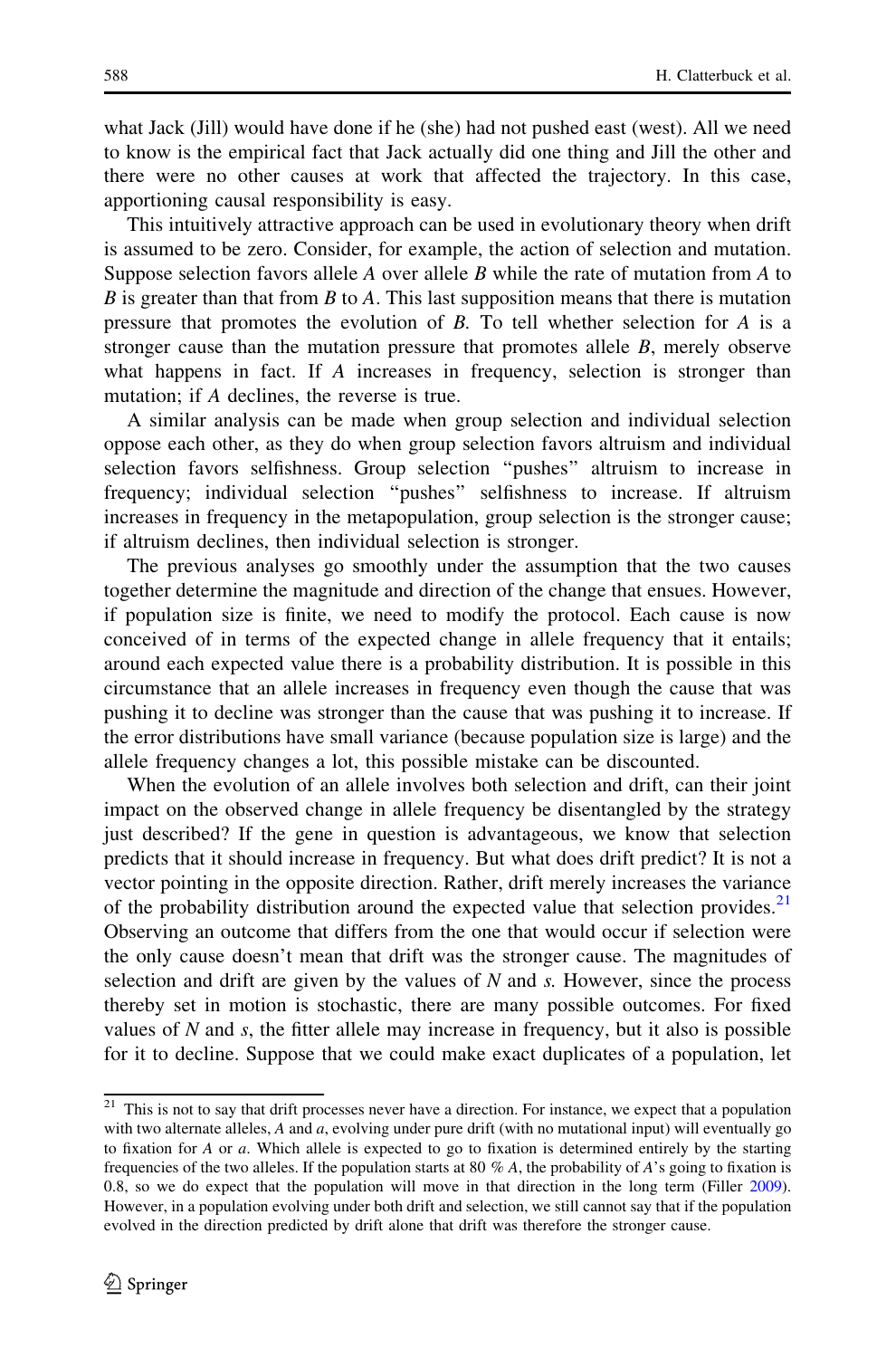each duplicate ''run'', and observe how often the advantageous allele increases in frequency in this set of replicate populations. Let the populations run for as many generations as you please, and still, given enough trials, the fitter allele will increase in some trials and decrease in others.<sup>22</sup> However, by hypothesis, the causal strengths of drift and selection are identical in all these populations. Therefore, it would be a mistake to say that selection dominates drift when the favored allele increases in frequency and that the opposite is true when the fitter allele declines in frequency. This is not a mistake that is made by the conventional definition of domination (which views the value of  $N_s$  as settling the question of which cause is stronger). The conventional view holds that all the changes that ensue when  $Ns$  is greater than some threshold are to be described in one way while all the changes that ensue when Ns is less than the threshold should be described in another. The assumption is that the strengths of drift and selection should be understood in terms of features of the causal set-up, not in terms of which outcomes happen to ensue. We agree with this assumption, but think that the Ns criterion fails to deliver the goods.

#### Concluding comments

In denying that there are positive finite values of  $N$  and  $s$  that permit one to say that drift dominates selection in a population, or vice versa, we are not claiming that the values of  $N$  and  $s$  in real populations are uninteresting, or are irrelevant to predicting what will happen in those populations. Far from it. We have emphasized the biological importance of population size and strength of selection, since they jointly influence the probability of different allele frequencies obtaining.

We also are not denying that cases in which  $N_s$  is very small "resemble" cases in which  $s$  is zero, and that cases in which  $Ns$  is very large "resemble" cases in which  $N$  is infinite. But resemblance is always resemblance in some respect or other, and the fact that X resembles Y does not preclude  $X$ 's also resembling Z, where Y and  $Z$  are markedly different. When  $Ns$  is very small, the density distribution for possible future allelic frequencies is close to the distribution entailed by the supposition that  $s = 0$ . For this reason, a simpler, drift-only, model may have a high degree of predictive accuracy even when the truth is that there is near-neutrality, not strict neutrality. But it is equally true that when  $Ns$  is small, the dynamics are even better approximated by  $N^*s^*$  where  $s^* \gg s$  and  $N^* \ll N$  (such that  $N^*s^* = Ns$ ). With s\* large, selection is strong.

When  $Ns$  is very large, in what sense does this "resemble" cases in which  $N$  is infinite (and so there is no drift)? Well, the density distribution of possible future states is fairly well approximated by a simpler, selection-only model. But when N is infinite, selection cannot take advantageous traits to fixation, so in this respect the ''resemblance'' is weak. Furthermore, although a large Ns resembles (in some respects) a model in which N is infinite, it also resembles cases in which  $N^* \ll N$  and

<sup>22</sup> A coin-flipping analogy is helpful here. If we flip a fair coin 5 times, we would not be too surprised to observe an outcome of 5 heads. If we flip a fair coin 1,000 times, it is much less probable that we will get 1,000 heads. However, it is still possible, and given enough coin-flipping experiments, the probability that we would eventually observe this outcome approaches unity.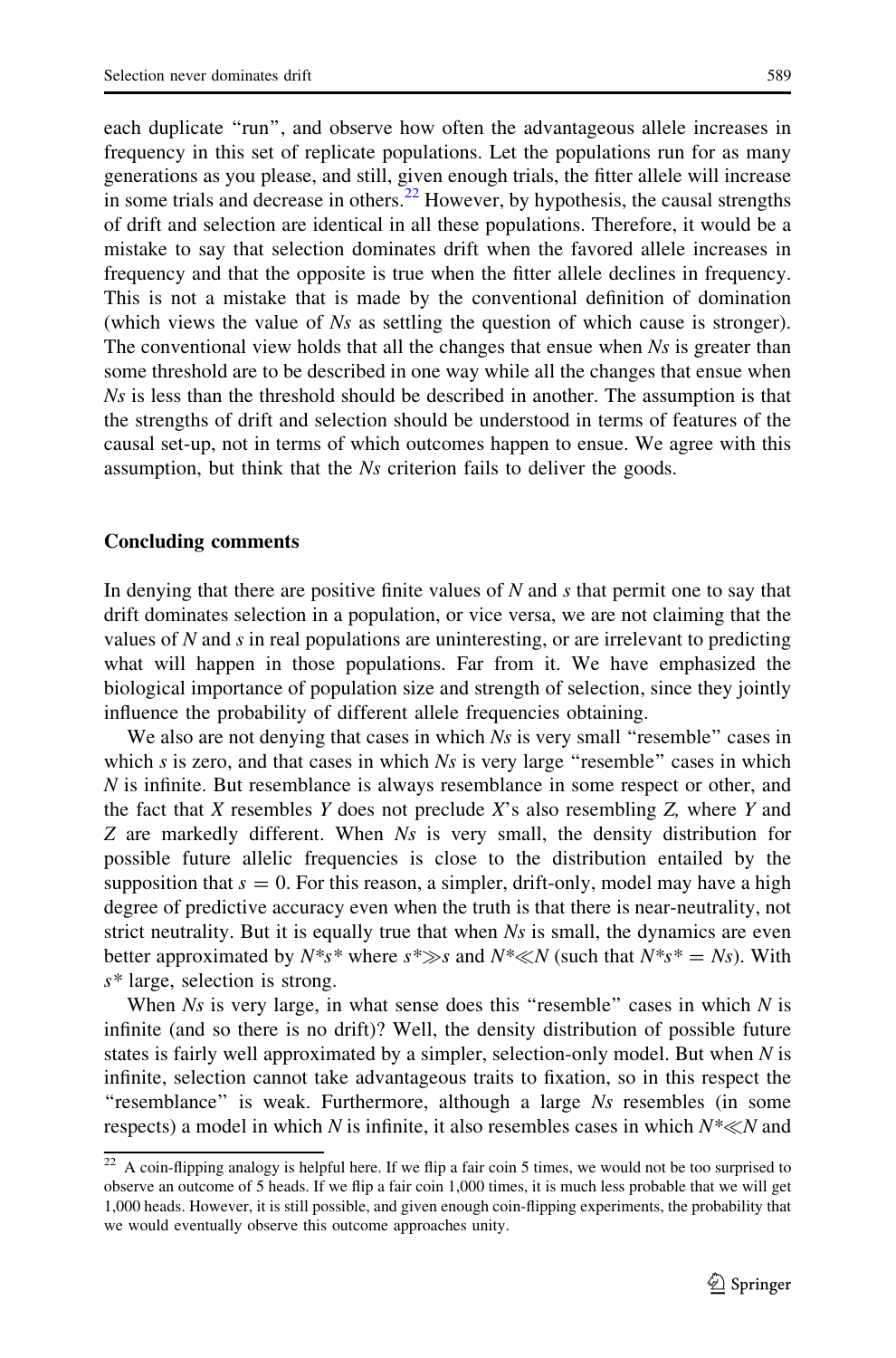$s^* \gg s$  (such that  $N^*s^* = Ns$ ). So a large value for Ns resembles some cases in which population size is smaller, and so drift is strong.

For these reasons, the Ns criterion might serve as a useful rule of thumb for when a population can be accurately modeled by neutral, selection-only, or mixed models. We have no beef with this heuristic usage by biologists, but we do object to drawing causal conclusions from the resemblance of populations where  $Ns$  is very small to populations that contain no selection at all (or the resemblance of populations where Ns is very large to populations with no drift).

The relationship of selection to drift resembles the relationship of the probability a coin has of landing heads and the number of times the coin is tossed. If you toss a fair coin some number of times, the expected frequency of heads is 50 %. The fact that you tossed ten times rather than 1,000 affects the probability distribution you draw around that expected frequency. With ten tosses, there is a large probability that the coin's frequency of heads will be outside of the interval 40–60 %. Had you tossed 1,000 times, the chance of this deviation from the expected value would have been much smaller. Suppose you toss the fair coin ten times and the outcome is 40 % heads. This outcome was due to the fact that the coin was fair and to the fact that you tossed it ten times. Do not ask which cause was stronger. You can change the probability of that outcome by changing either the bias of the coin or the number of times it is tossed (Sober [1984,](#page-15-0) p. 117; Stephens [2004,](#page-15-0) p. 556).

In saying that drift and selection are both causes of evolution, we are not saying that they are ''separate processes.'' We abstain from using this formulation because we don't wish to take a stand on how processes should be individuated. In the case of tossing a coin repeatedly, it is natural to say that there is just one process and that it has two characteristics—there is the bias of the coin and the number of times the coin is tossed. We are happy to use this format in describing concrete cases of evolution. All populations are finite, so every instance of allele evolution involves drift. When selection and drift both influence an allele's evolution, there is no need to locate each of them in its own autonomous "process."<sup>23</sup> It is natural to say that there is one process of evolution under way and that it has several facets. This all that is needed for drift and selection to both be causes of evolution.

Although drift and selection together cause alleles to evolve, it makes no sense to ask which cause was stronger in the evolution of a given allele. Or more precisely, this question makes no sense if the answer is required to satisfy the following constraints:

1. The answer for one allele in a given population may differ from the answer for the same allele in a different population, and also from a different allele in the same population.

 $23$  Beatty [\(1984\)](#page-14-0), Hodge ([1987\)](#page-14-0), and Millstein ([2002\)](#page-14-0) embrace this "separate process view" when they define drift as an "indiscriminate sampling process" and selection as a "discriminate sampling process". This position entails that no single process can be both drift and selection, since a sampling process that is discriminating can't be indiscriminate, and vice versa. Sober and Shapiro (2007, p. 256) make the mistake of saying that selection and drift are distinct processes, a claim that was extraneous to their larger argument. For a defense of the view that drift and selection are different aspects of a single process, see Abrams [\(2007](#page-14-0)).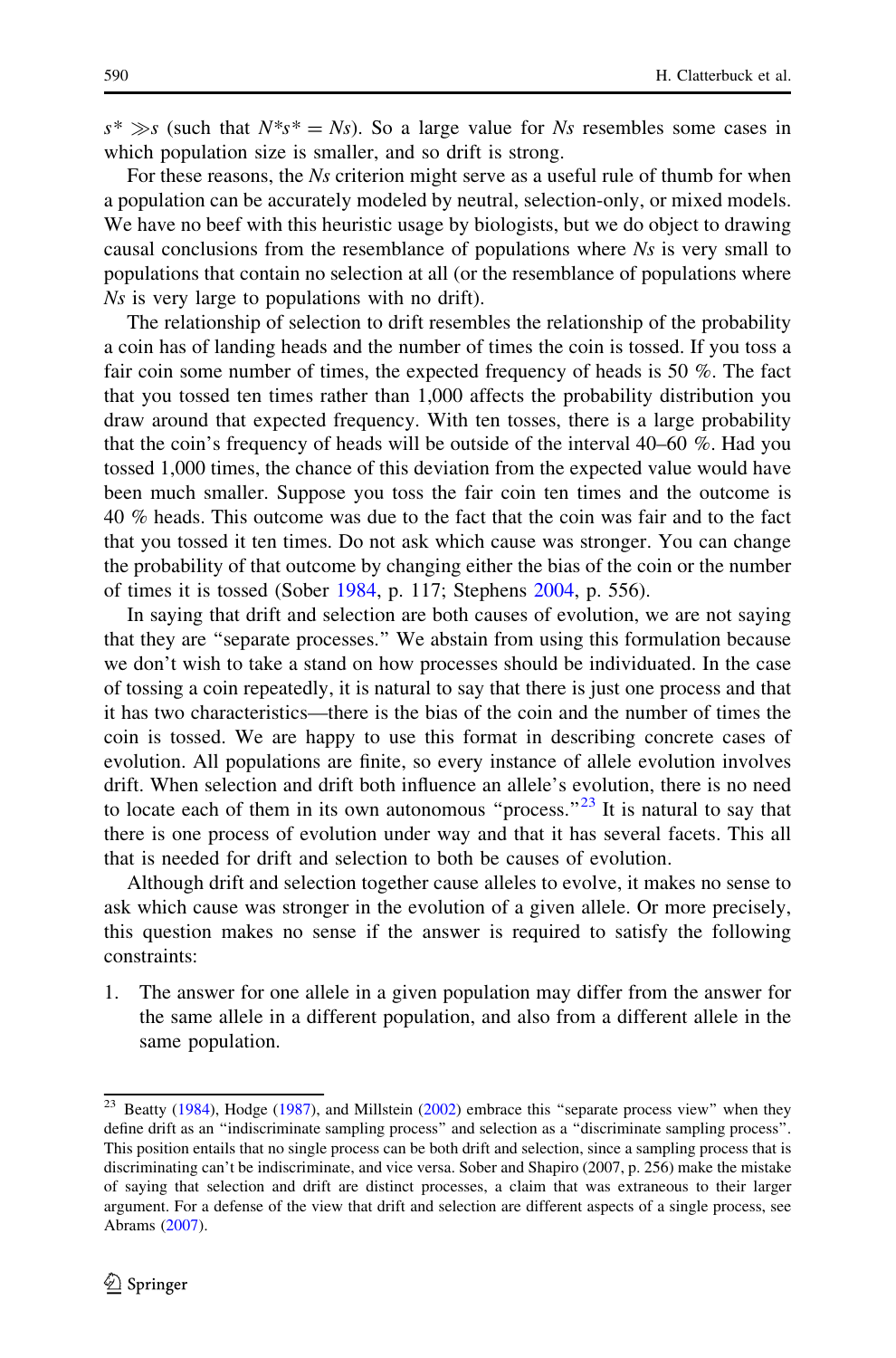<span id="page-14-0"></span>2. The answer does not depend on arbitrary choices concerning what counterfactual alternatives to the actual values of N and s one should consider.

In arguing for this point, we have taken ''dominates'' and ''is stronger than'' seriously. If one simply stipulates that "selection dominates drift" means that  $Ns$  is a lot bigger than some chosen quantity, there is no substantive question to discuss. But the relative strengths of two causes that jointly produce an effect should not be settled by adopting an arbitrary stipulation. Judged by that standard, selection and drift are both causes of an allele's evolution but there is no fact of the matter as to which was the stronger cause. $24$ 

Acknowledgments We are grateful to Martin Barrett, David Baum, Michael Goldsby, Daniel Hausman, Trevor Pearce, Reuben Stern, Elena Spitzer, Mike Steel, Naftali Weinberger, and to the anonymous referees of this journal for useful comments on an earlier draft.

### **References**

Abrams M (2007) How do natural selection and random drift interact? Philos Sci 74:666–679

Beatty J (1984) Chance and natural selection. Philos Sci 51:183–211

- Brandon R. (2008) Natural selection. In Zalta E (ed) Stanford Encycl Philos. [http://plato.stanford.edu/](http://plato.stanford.edu/entries/natural-selection/#NatSelDri) [entries/natural-selection/#NatSelDri](http://plato.stanford.edu/entries/natural-selection/#NatSelDri). Accessed 15 Apr 2012
- Carnap R (1928) Scheinprobleme in der philosophie. Weltkreis-Verlag, Berlin
- Charlesworth B (2009) Effective population size and patterns of molecular evolution and variation. Nat Gen Rev 10:195–205
- Crow J, Kimura M (1970) An introduction to population genetics theory. Burgess Publishing Co., Minneapolis
- Der R, Epstein CL, Plotkin JB (2011) Generalized population models and the nature of genetic drift. Theor Popul Biol 80:80–99
- Filler J (2009) Newtonian forces and evolutionary biology: a problem and solution for extending the force interpretation. Philos Sci 76:774–783
- Fitelson B, Hitchcock C (2011) Probabilistic measures of causal strength. In: Illari P, Russo F, Williamson J (eds) Causality in the sciences. Oxford University Press, Oxford, pp 600–627
- Hodge J (1987) Natural selection as a causal, empirical, and probabilistic theory. In: Kruger L, Gigerenzer G, Morgan M (eds) The probabilistic revolution, vol 2., MIT PressCambridge, MA, pp 233–270
- Kimura M (1962) On the probability of fixation of mutant genes in a population. Genet 47:713–719
- Kimura M (1968) Genetic variability maintained in a finite population due to mutational production of neutral and nearly neutral isoalleles. Genet Res 11:247–269

Kimura M (1983) The neutral theory of molecular evolution. Cambridge University Press, New York

- Li WH (1978) Maintenance of genetic variability under the joint effect of mutation, selection, and random drift. Genet 90:349–382
- Lewontin R (1974) The analysis of variance and the analysis of causes. Am J Hum Genet 25:400–441 Matthen M, Ariew A (2002) Two ways of thinking about fitness and natural selection. J Philos 99:55–83 McShea D, Brandon R (2010) Biology's first law. University of Chicago Press, Chicago

Millstein R (2002) Are random drift and natural selection conceptually distinct? Biol Philos 171:33–53 Ohta T (1992) The nearly neutral theory of molecular evolution. Ann Rev Ecol Syst 23:263–286

 $24$  Sober ([2011\)](#page-15-0) distinguishes three types of conventionalism about causes. Qualitative conventionalism about X and Y says that there is no fact of the matter as to whether X and Y both cause Z. Comparative conventionalism says that when X and Y both cause Z, there is no fact of the matter as to which is stronger. And quantitative conventionalism says that when X and Y both cause Z there is no fact of the matter as to how strong each cause is. Sober was discussing group and individual selection in that paper, and was describing alternatives to the three-fold realism of Okasha [\(2009\)](#page-15-0), but the three-fold distinction and the associated triplet of realist positions pertain to the present topic of selection versus drift.